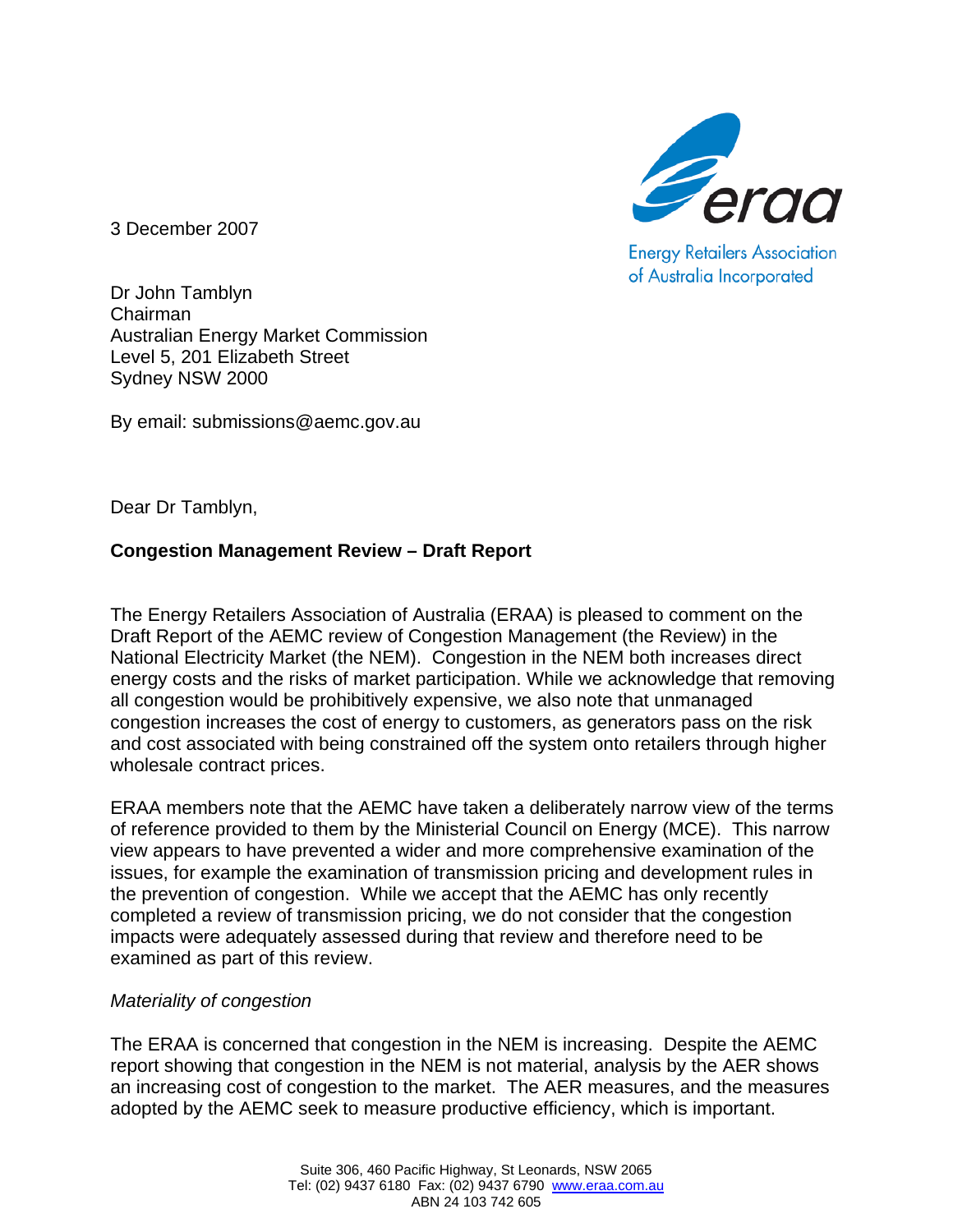Dynamic efficiency impacts of congestion are, however, also important since it impacts the investment environment. These impacts have the potential to (and in our view do) reduce the efficiency of investment, which has a large and long term economic impact. We are therefore concerned that the Commission has not taken sufficient account of dynamic efficiency in its review.

We are also seeing concern being expressed by NEMMCO and the AER in relation to disorderly bidding and use of ramp rates to reduce the impact of congestion on generators. These band-aid solutions are necessary because the Rules have not provided other means to prevent or effectively manage congestion in key areas.

The time to address the issue is therefore now while the costs are not excessive and there is time to analyse the alternatives. Waiting for the costs to be material, as proposed by the AEMC, risks solutions being developed under pressure and without due time for implementation.

We consider that the AEMC should be examining both long term and short term approaches that can be used as and when problems arise. Some problem areas are already becoming apparent. We know, for example that the South East of South Australia is congested, with more generation than transfer capability in parts of the network. Similarly plants impacted by the Tarong constraint are often impacted by congestion leading to some plants being unable to be dispatched and others having to bid in a disorderly way to maximise their dispatch. Congestion impacts are also being felt in the Latrobe Valley and are expected around the Murray generators in the newly expanded Victorian region.

Market Rules for semi-dispatch are being proposed ostensibly to manage security issues but mainly, in fact, to manage network congestion that is occurring due to the locational decisions of non-scheduled plants. The proposed dispatch changes will help NEMMCO manage the power system operationally when congestion occurs, however they do nothing to resolve the gaps in the regulatory arrangements that allow the congestion to occur in the first place. Improvements in the application of generator access rules, notably Rule 5.4A, would prevent congestion and related system security issues developing.

The ERAA considers that a modified CSP/CSC approach could be used in these areas with useful effect in reducing the impacts of the congestion, and providing enhanced locational incentives to generator entrants. We urge the Commission to reconsider its views and work towards some form of management of these types of constraints.

The problem of generation located away from loads, often the case with coal, wind and now "hot rocks", is increasing. It is therefore critical that the generation and transmission investment models work together to ensure that the total cost of each investment is taken into consideration when projects are assessed. We believe that the current regime will not achieve this.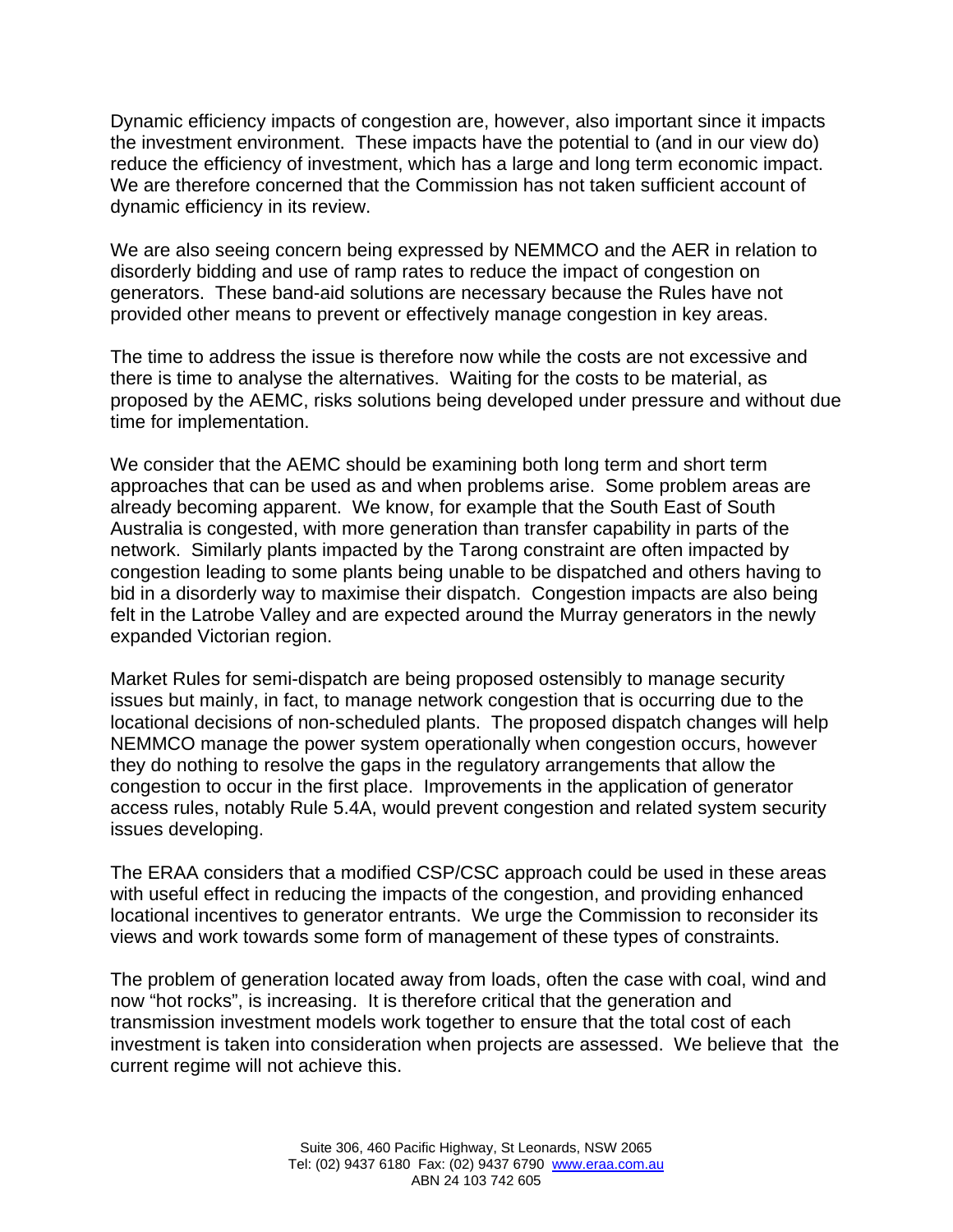The problem of remote generation causing network congestion is increasing:

- The planning council in SA has been expressing concern for some time and further problems are being predicted in South Australia, with a number of wind farms proposed for Eyre Peninsula, which has limited network capacity.
- the "hot rocks" projects in the north of SA will need to come into the network near Davenport for transport to Adelaide on links now reaching capacity.
- the new Federal Government is proposing to markedly increase the renewable energy targets which would result in more of these projects becoming viable around the NEM, requiring access into the increasingly congested networks.

The ERAA therefore considers that the AEMC cannot defer the management of congestion until a later time.

## *Settlement Residues*

The ERAA supports the AEMC proposal to stop the current practice of netting negative residues off against positive residues on a weekly basis and to substitute netting them off on a trading interval basis. This will increase the certainty of the residues and enhance the SRA process.

We also support the use of settlement residue instruments with a longer term. This will support long term portfolio management.

The ERAA considers that more work should to be done on the proposal to allow participants to fund negative residues to maintain generator output in the face of intra regional constraints, such as the Tarong constraint. We support the idea in principle, but would like to see exactly how it would work, particularly how each party funding the residues would be given the increased dispatch rights. We think that this approach could have the benefit of reducing the risk to generators caught behind temporary constraints in much the same way as constraint support contracts.

The ERAA thinks that this idea should be strengthened by creating a process that uses funds from generators that are bidding negatively behind a constraint to fund the negative residues caused by their dispatch. When there is a binding (intra regional) constraint within a region, and generators within that region bid below \$0/MWh, the value of their offer to pay to be dispatched should be used to offset the negative residues that result. The amount to be charged to each generator would be the product of their offer price and quantity dispatched less the product of the adjacent region's pool price and inter regional flow (less losses). The revenue from the generators would go into the settlement residue fund to offset the negative residues. This approach would remove the need for a positive flow cap, and allow the market price signal to perform as intended in the market design.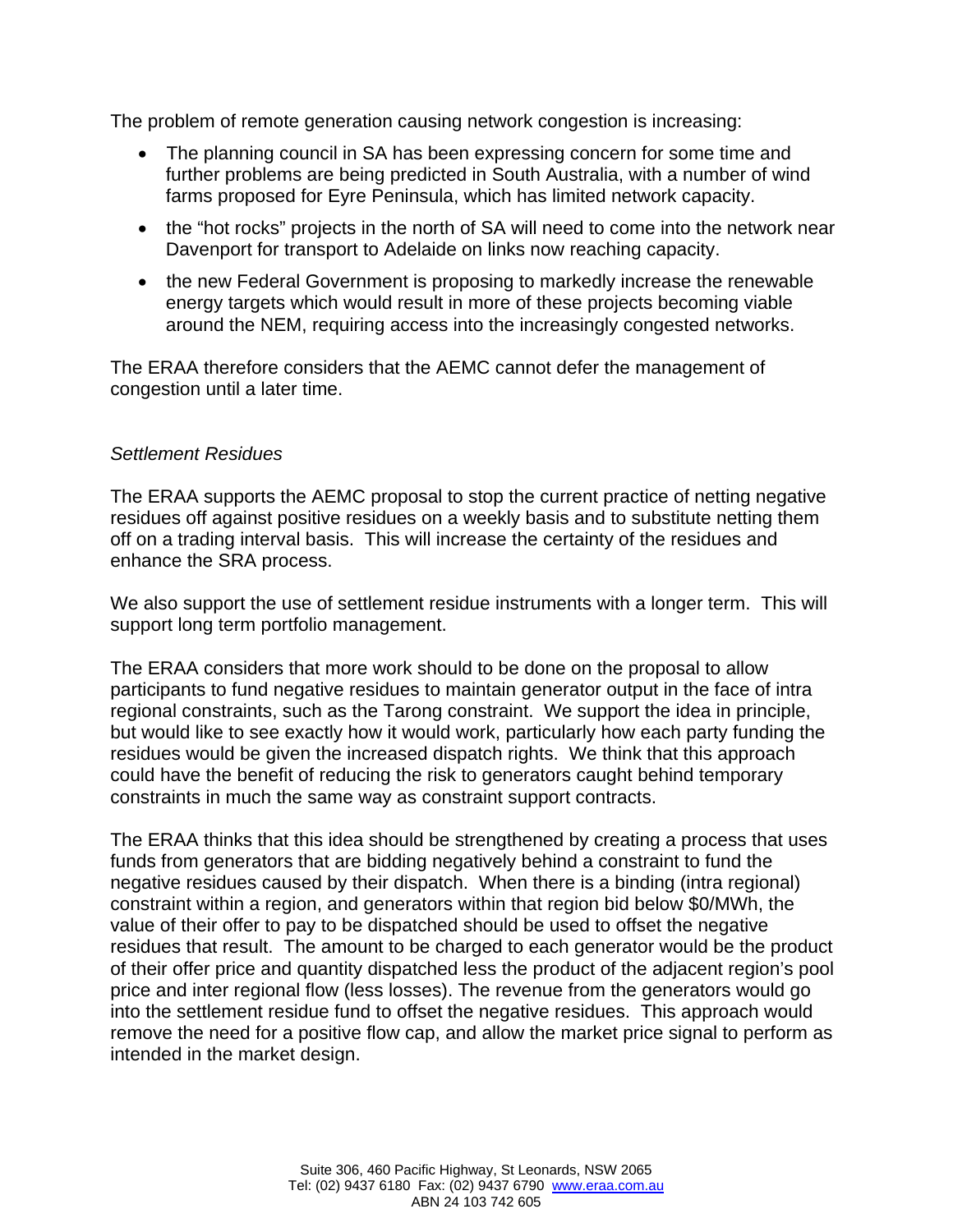The ERAA has concerns with the proposal to clamp interconnectors in a direction to prevent negative residues and at a level to maintain positive residues.

Conceptually the proposal would apply the level of clamping to mimic efficient dispatch, and would therefore be more efficient that the current approach of clamping a link to zero. Such an approach would reduce the risk of purchasing settlement residue rights over some links both increasing their value in reducing basis risk (and therefore the cost of energy) and, logically, allowing the value of those rights to increase to near their true value (reducing network charges to customers). Both of these outcomes are in the long term interests of customers.

The approach would, however, need significantly more development before it can be supported since:

- it may create an incentive for a generator to increase output prior to periods when congestion is forecast in an attempt to gain a greater share of the "k" factor once clamping occurs. Such an outcome could have the perverse effect of increasing congestion, and would do little more than to move the current distortions without addressing the fundamental problem (ie. lack of clarity over access rights)
- the threshold selected would be arbitrary and may introduce even greater uncertainty than the current zero-flow clamping arrangements
- while NEMMCO can, technically, clamp interconnectors to prevent excessive accumulation of negative residues, it is often not possible because of the speed in which the situations develop, system security concerns and disorderly bidding (particularly ramp rates and inflexibility) by generators. It is therefore not clear that there is likely to be a true benefit
- we believe that a positive threshold would introduce even greater technical complexity into dispatch and that this would erode the value from increased interregional flows.

The ERAA is therefore not convinced that the proposal to clamp interconnections in a direction to prevent negative residues and at a level to maintain positive residues will work or be worth the cost of development and operating a system to support it.

Three members currently support the AEMC fleshing out the positive flow clamping concept but one is firmly of the view that no more effort should be expended on this concept. We note that our proposal for funding negative residues outlined above would better achieve the desired result without the problems of this approach.

The ERAA also does not support increasing the amounts of negative residues that can be accumulated before NEMMCO acts to prevent them increasing. Reducing the causes of inefficient negative residues is a necessary precursor to increasing this limit. We are not convinced that the current proposals for congestion management will remove the causes of inefficient negative residues and are concerned that removal of the Snowy region will increase congestion in Victoria near Dederang.